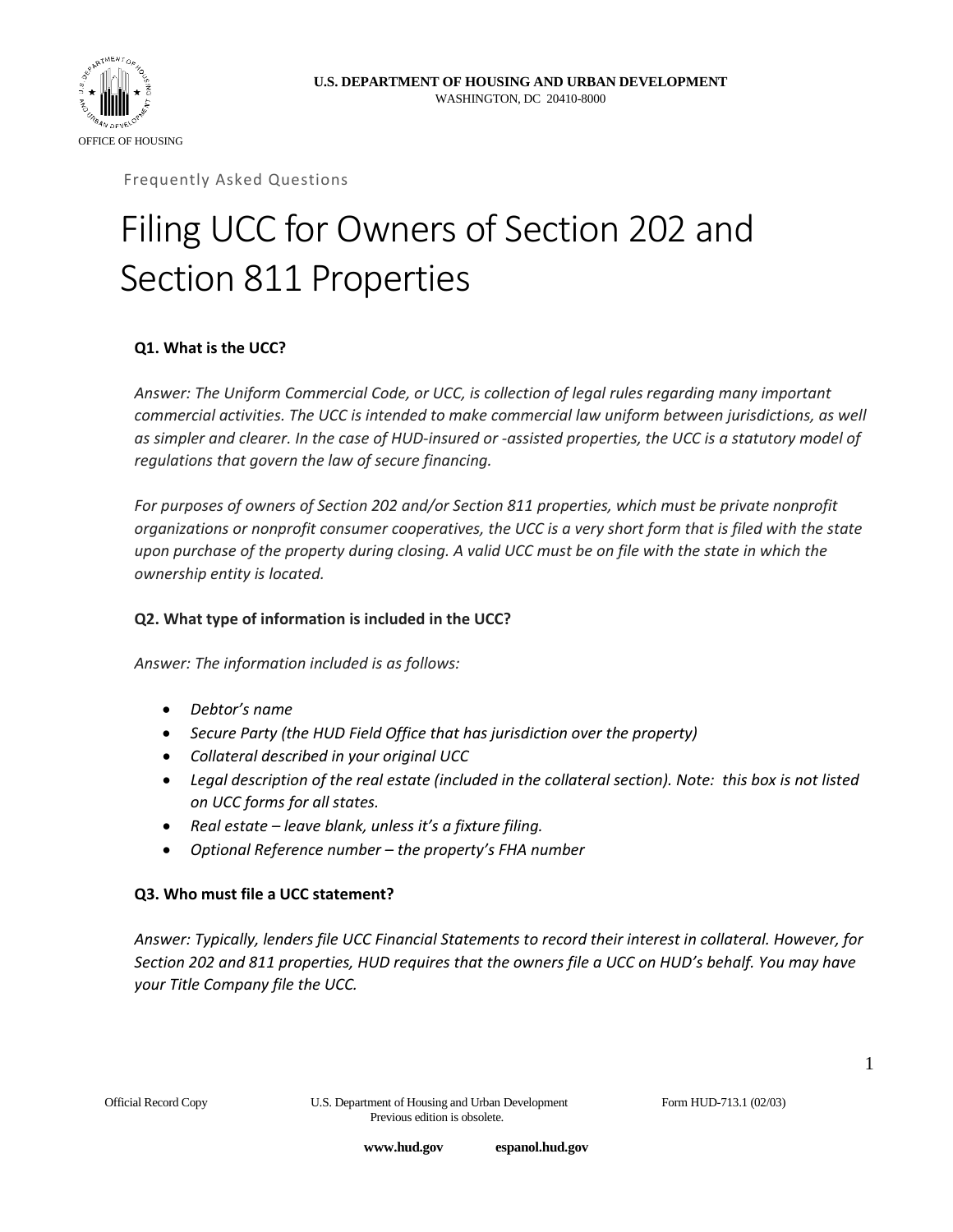

#### **Q4. What are the types of UCC filings? What are the differences between them?**

*Answer: The UCC-1 is a Financing Statement that is completed and filed during closing. The UCC-1 remains valid for a period of five years from the date of filing.*

*The UCC-3 is an Amendment or a Continuation Statement that the owner files to renew the UCC-1 filing for another five-year period. Unless a continuation statement is properly filed before the expiration of the UCC-1's five-year period, the financial statement will lapse and then the owner must file a new UCC-1.* 

*The UCC-5 is an Information Statement to be used if the UCC-1 is inaccurate, wrongfully filed, or filed by a person not entitled to do so.*

*Fixture filing (also called county filings) are required when articles found on real estate are of such a nature that they are considered attached and are made part of that real estate. Fixture filings are submitted by filing UCC-1 or UCC-3 in the county where the property is located.* 

#### **Q5. Where does the UCC get filed?**

*Answer: The UCC is filed at the state and county level.* 

*The UCC is filed in the state in which the property is located. Each state's website provides a copy of the UCC forms and filing information.* 

*HUD also takes a security interest in fixtures for Section 202 and 811 properties What this means is that in addition to the state filing, a UCC-1 Financing Statement or UCC-3 Continuation Statement must be filed with the recording office (i.e. local courthouse or Deed Office) in the county where the property is located.* 

*Copies must be emailed to HUD. Please ensure the subject line of the email contains the Property name, Loan Number, IREMS Number, and the city and state where the property is located. The copies can be emailed to: [UCCsubmissions@hud.gov.](mailto:UCCsubmissions@hud.gov)* 

# *Q6. Where can I find my* **state's UCC forms and filing information?**

*Answer: To determine where to file the UCC-1, UCC-3, or UCC-5 with the appropriate state, Google "File [insert State name] Uniform Commercial Code" to find your state's UCC forms and filing information. The HUD Exchange also provides links to each state's webpage with UCC filing information.*

*To determine where to file fixture filings at the county level, Google "File [insert county name] [state] land records office.*